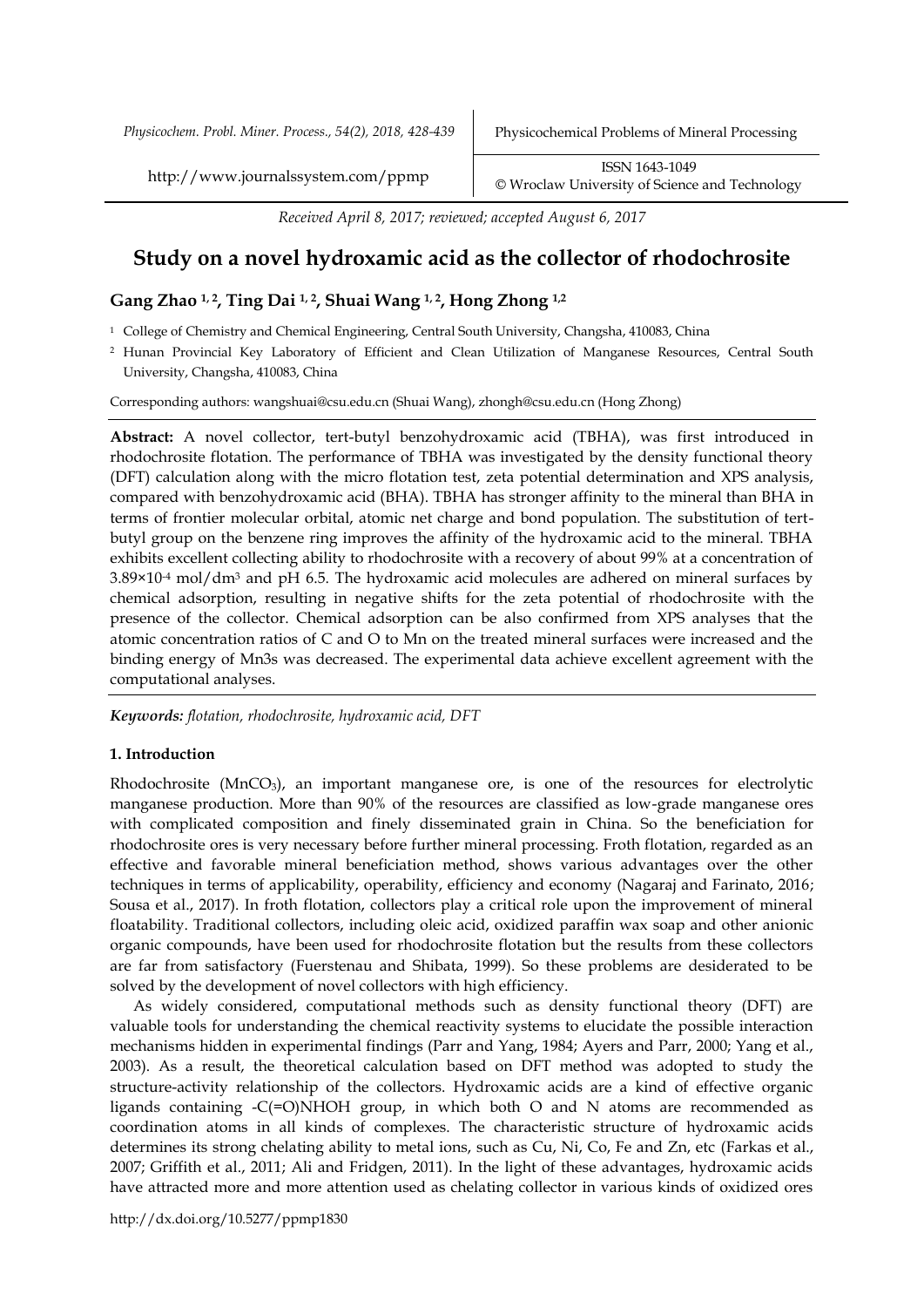such as scheelite (Han et al., 2017), cassiterite (Wu and Zhu, 2006), rare earth (Jordens et al., 2016), etc. However investigations on the interaction of hydroxamic acid with rhodochrosite were not systematically clarified and very limited information was available in the references. In the development of novel hydroxamic acids, Zhou et al. have done some meaningful work that they designed a novel linoleate hydroxamic acid (LHA) and tested its performance on rhodochrosite flotation (Zhou et al., 2015a and 2015b). The novel collector achieved superior flotation indices compared with oleic acid that 97% rhodochrosite could be collected by LHA. The FT-IR spectra show that the collector-mineral complexes with five-membered chelate ring were formed on mineral surfaces. Aromatic hydroxamic acids are also an important category of commonly used collectors in the flotation practice, such as benzohydroxamic acid (BHA), which is the most widely applied phenyl hydroxamic acid.

In our previous work, we have studied a naphthenic hydroxamic acid (cyclohexyl hydroxamic acid, CHA) as the collector in the flotation of tungsten ore. The performance of CHA was approved to be better in the flotation of scheelite compared with benzohydroxamic acid (BHA) that the collecting ability of CHA to scheelite is stronger from both experimental and computational results (Zhao et al, 2013). In this work, a novel aromatic collector, tert-butyl benzohydroxamic acid (TBHA), was introduced as the collector for rhodochrosite flotation. The alkyl group is generally recognized to be electron-donating group. The substitution of tert-butyl on phenyl group is supposed not only to increase the hydrophobicity of the collector but also improve the electron donating ability of the functional group. On the other hand, the novel hydroxamic acid can be easily synthesized from 4-tertbutyl benzoic acid (one of the important chemical intermediates) through esterification and oximation reactions. The collecting performance of TBHA would be investigated by DFT calculations, micro flotation, zeta potential and X-ray photoelectron spectroscopy (XPS). Additionally, the flotation efficiency of TBHA and BHA would be analyzed contrastively from the structure characteristics and electronic properties.

#### **2. Material and methods**

### **2.1 Computational**

All the calculations were performed on Gaussian 09 package (Frisch et al., 2009). Molecular structures were optimized with DFT method at B3LYP/6-311+G\*\* level (Gece and Bilgiç, 2010; Liu et al., 2012). Energies were calculated with the same basis set. To optimize the molecular structure in aqueous solution, IEF-PCM (the integral equation formalism for the polarizable continuum) model was adopted. The atom net charge and bond order were obtained from natural population analysis. For free Mn<sup>2+</sup> ion (3d<sup>5</sup>), the d-electrons are well-distributed in the five d-orbitals. So the spin multiplicity of the free  $Mn^{2+}$  ion is 6 in the calculation settings. For  $Mn^{2+}$  ion in the complexes, the d-orbitals split owing to the influence by ligands (collectors). Based on the crystal field theory, the Crystal Field Stabilization Energies (CFSE) of square configuration complexes formed by metal ions with  $d<sup>5</sup>$  electron configuration in low spin state is the largest compared with tetrahedron and octahedron configurations, that is, the square configuration is most stable. In low spin state, there is one single electron for Mn<sup>2+</sup> in the complexes, so the spin multiplicity of the complexes is 2 in the calculation settings

# **2.2 Materials**

The single mineral was characterized by chemical analysis and X-ray diffraction (XRD) to analyze the compositions. The concentration of Mn in mineral sample is 42.7% and the mineral purity is 89.3%. The ores were ground to  $0.037 \sim 0.076$  mm, washed by distilled water and then dried for flotation tests. The X-ray diffraction pattern of the mineral sample is shown in Fig. 1.

#### **2.3 Micro flotation**

Flotation tests were carried out in a laboratory flotation cell (XFG, Jilin Prospecting Machinery Factory, China) with a volume of 40 cm<sup>3</sup> (Gao et al, 2016a, b). In each test one sample (2.0 g single mineral) was dispersed with distilled water. The pH was adjusted by diluent hydrochloric acid or sodium hydroxide. Then the collector was introduced and the pulp was conditioned for 3 min,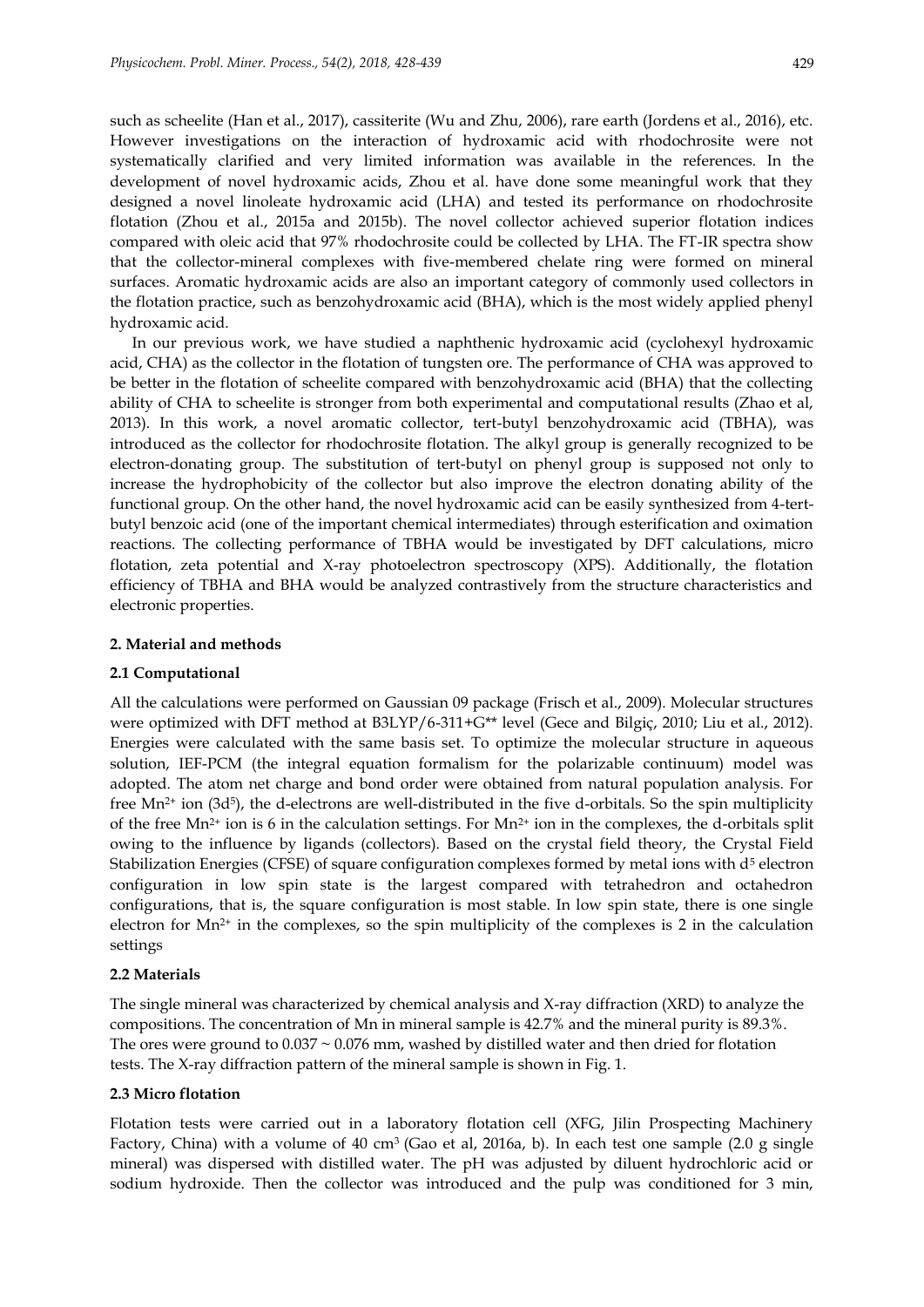followed by scraping for 5 min. The floated and unfloated particles were collected, respectively. The flotation recovery was calculated based on solid weight distributions between the two products. Each test under the same condition was carried out for three times and the average data were reported.



Fig. 1. XRD of rhodochrosite sample used in this study

### **2.4 Zeta potential measurement**

The zeta potential was measured by analyzing finely ground mineral powders (-5 μm) in distilled water using Zeta Potential Analyzer (ZetaPALS, Brookhaven Instruments Corporation, USA). The pH was adjusted with dilute nitric acid or sodium hydroxide. The concentration of TBHA is 3.11×10<sup>-4</sup> mol/dm<sup>3</sup> . The zeta potential was obtained from the Smoluchowski equation. The reported zeta potential was averaged from five runs including ten cycles.

# **2.5 X-ray photoelectron spectroscopy**

X-ray photoelectron spectroscopy (XPS) were recorded on a Thermo Scientific ESCALAB 250Xi using Al Kα X-ray source operated at 200 W with 20 eV pass energy. The vacuum pressure is ranged from 10<sup>-9</sup> to 10<sup>-8</sup> Torr and the takeoff angle is 90<sup>°</sup>. The data were collected and processed under Thermo Scientific Avantage 5.52 software. The carbon contamination peak at 284.0 eV was used to account for charging a sample. For rhodochrosite treated by TBHA, the sample was cleaned using distilled water several times to wash off the residual collector.

#### **3. Results and discussion**

#### **3.1 DFT study on collector reactivity**

The mainly reported two tautomers for hydroxamic acids, amide form and oxime form, are shown in Fig. 2, on which the atom numbers are labeled, where R represents the alkyl group. There are also *E-Z* configurations for hydroxamic acid molecules in stereochemistry. The possible conformers for BHA and TBHA molecules are shown in Table 1 and the Gibbs energies of each conformer are listed below. The order of stabilities is *Z*-amide > *E*-amide > *Z*-oxime > *E*-oxime for both BHA and TBHA molecules. The *Z*-amide form is found to be the most stable one in the aqueous phase, in agreement with the results reported by Arora et al. (2017).

#### **3.2 Molecular geometry**

The optimized molecular geometries of the *Z*-amide conformer for BHA and TBHA are shown in Fig. 3, labeled with the element symbols for C, N, and O taking BHA molecule for example.

As shown in Fig. 3, the conjugate  $-C(=O)$ -NH-OH group improves the electron delocalization itself, which may result in a stronger ability to accept the back donation electron from mineral metals, such as manganese. The dihedral angles of O-C-N-O atoms in the molecules (anions) are 7.816° (1.632°) and 7.970° (1.619°) for BHA and TBHA, respectively. The dihedral angles of O-C-N-O for anions are much smaller that the four atoms are almost in a plane for both BHA and TBHA. Such a planar configuration favors the formation of conjugated π or π\* bond which is convenient to donate electrons to the empty d-orbitals of metal atoms in mineral surfaces.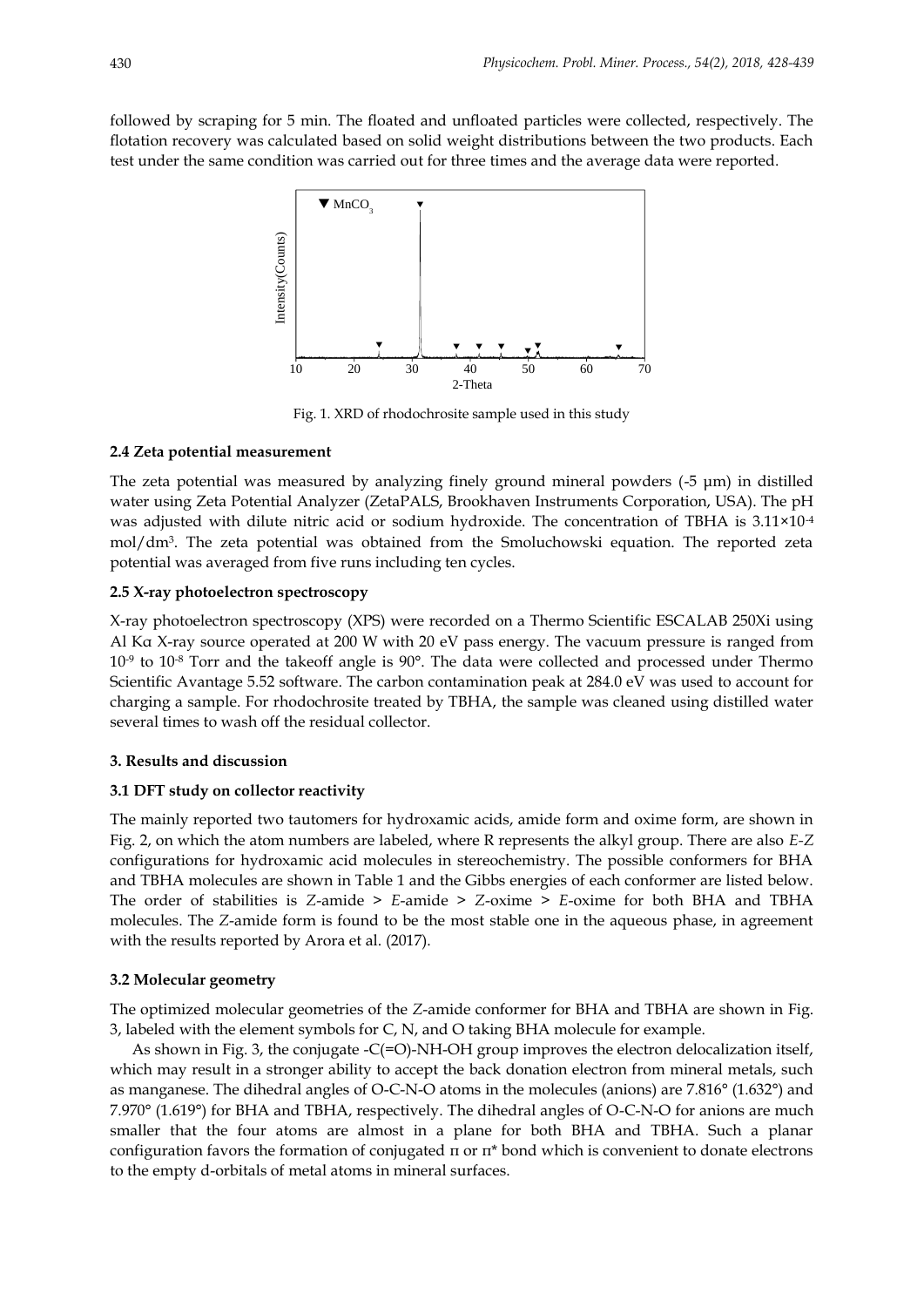

Fig. 2. Two tautomers of hydroxamic acids: (a) amide and (b) oxime



Fig. 3. The optimized geometries of BHA molecule (a), TBHA molecule (b), BHA anion (c) and TBHA anion (d)

# **3.3 Charge population**

Molecular electrostatic potential (MEP) simultaneously and visually displays a molecular size and shape as well as positive, negative and neutral electrostatic potential regions in terms of color grading. It describes the electron density in the target molecule. In the majority of the MEP maps, red and blue represent the regions with the most negative and most positive electrostatic potentials, respectively. The color coding of these maps is in the range between -0.05 a.u. (deepest red) and 0.05 a.u. (deepest blue), as shown in Fig. 4. The negative charge covers the oxygen atoms, and the positive region is mainly over the hydrogen atom adjacent to the nitrogen atom for both BHA and TBHA. The value of the electrostatic potential is largely responsible for the binding sites of a substrate to its receptor because the receptor and corresponding ligand recognize each other at their molecular surfaces.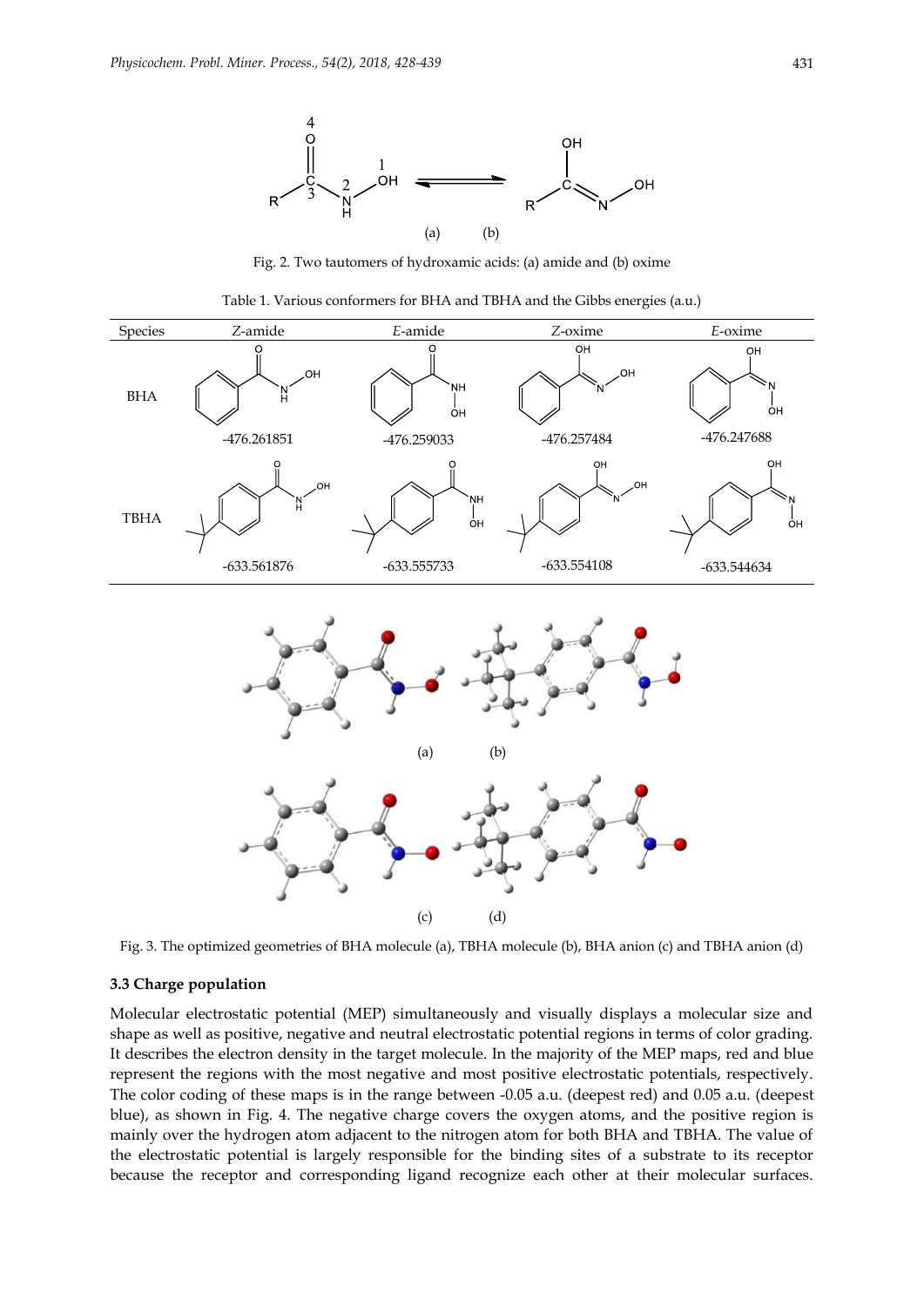Consequently, the higher electronegativity in the two oxygen atoms makes them the most reactive parts in the molecule for denoting electrons to the receptor (such as minerals) forming five-membered chelate rings (Liu et al., 2006).



Fig. 4. MEP plots of BHA and TBHA molecules

The atomic net charge in hydroxamic group obtained from natural charge population is listed in Table 2. More negative charge in the oxygen atoms enables TBHA stronger affinity to metal atoms on mineral surfaces, compared with BHA.

Table 2. Natural charge assigned to the heavy atoms in hydroxamic groups

| <b>Species</b> | Natural charge of the atoms in hydroxamic groups |          |       |          |          |  |
|----------------|--------------------------------------------------|----------|-------|----------|----------|--|
|                |                                                  | N2       |       | - 14     | O1+O4    |  |
| BHA            | $-0.554$                                         | $-0.310$ | 0.640 | $-0.682$ | $-1.236$ |  |
| TBHA           | $-0.563$                                         | $-0.312$ | 0.635 | $-0.689$ | $-1.252$ |  |

# **3.4 Frontier molecular orbitals**

Frontier molecular orbital (FMO) theory supposes that the occupied orbitals of one molecule and the unoccupied orbitals of the other interact with each other causing attraction, especially for the highest occupied molecular orbital (HOMO) and the lowest unoccupied molecular orbital (LUMO) (Fukui, 1982).



Fig. 5. Pictorial representations of the HOMO and the LUMO for BHA and TBHA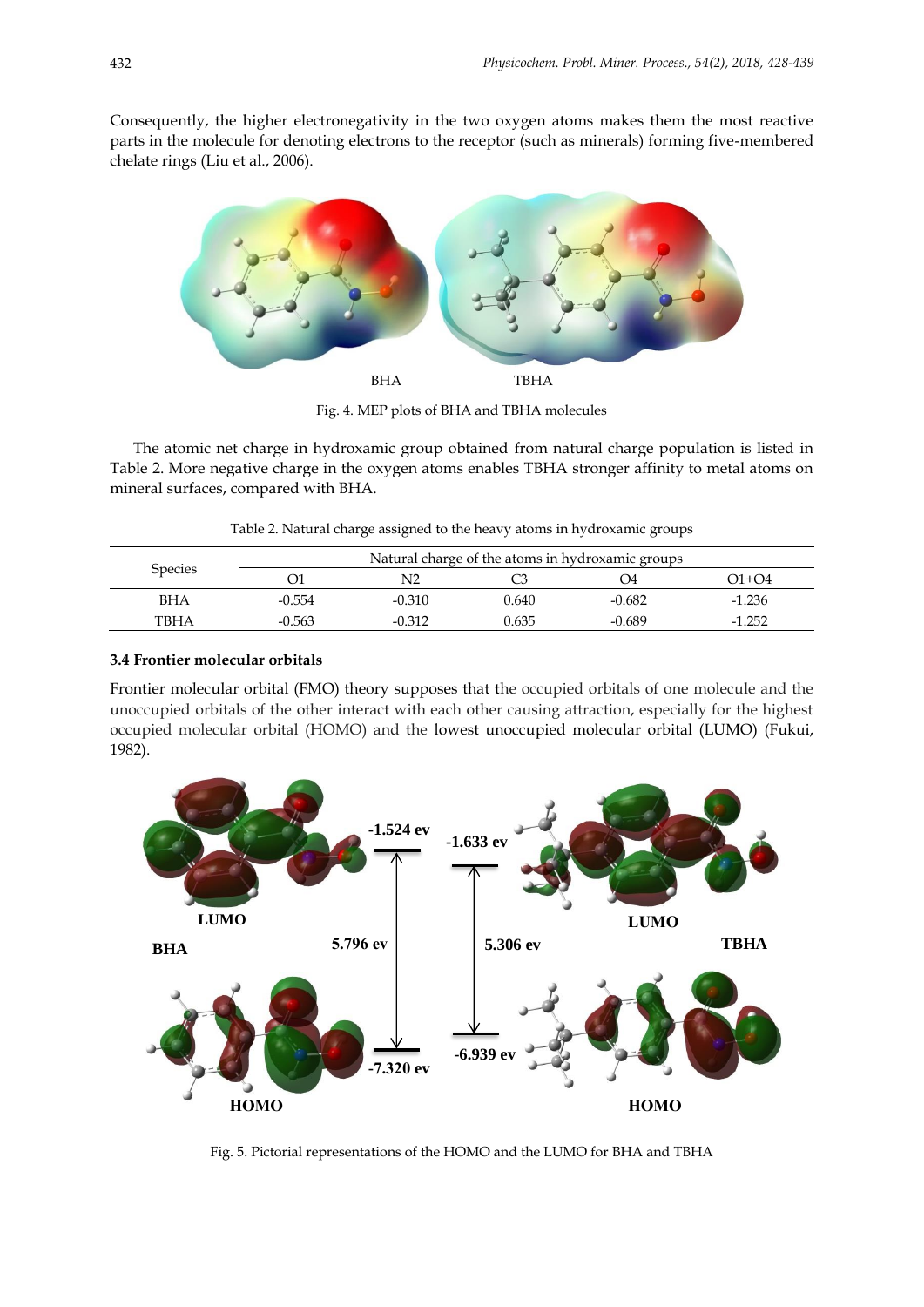The energy gap between HOMO and LUMO serves as a stability index (Arjunan et al., 2014; El-Gammal et al., 2014). The large HOMO-LUMO energy gap of BHA (5.796 eV) and TBHA (5.306 eV) implies that they are kinetically stable molecules (Fig. 5). The highest occupied molecular orbital (electron donator) is mainly delocalized over the CO-NH-OH moiety for both BHA and TBHA, as shown in Fig. 5. The LUMO represents a  $\pi^*$  orbital, as evident from the presence of nodes in the benzene ring, as well as in the C-O and C-N bonds. The higher HOMO energy enables TBHA (-6.939 eV) stronger electron donating ability compared with BHA (-7.320 eV), i.e. stronger affinity to the mineral.

# **3.5 Binding model**

Generally, the (O, O) chelation configuration is considered to be the most stable complex form when hydroxamic acids chelating metal ions (Kakkar et al., 2006). According to the above analysis, we also believe that the two oxygen atoms are the active center which donates electrons to the metal atoms on mineral surfaces during the flotation process. The diagrammatic sketch of the possible adsorption on rhodochrosite surface is shown in Fig. 6.



Fig. 6. Possible adsorption form of hydroxamic acid molecule on rhodochrosite surface, and R represents the alkyl group

The affinity of a collector to the metal ion can reflect its collecting ability to the corresponding mineral to a certain degree (Bag et al., 2011). The binding model between collectors and  $Mn^{2+}$  is simulated to discuss the collecting ability of collectors to rhodochrosite. The optimized geometries of the binding model are shown in Fig. 7, where the dashed lines represent the coordination bonds between oxygen atoms and Mn<sup>2+</sup>. The complex in the binding model can be regarded as the simplified square configuration (only half square) that such configuration is the most stable configuration for the complex formed by the metal ion with  $d<sup>5</sup>$  electron configuration in low spin state based on the crystal field theory.



Fig. 7. Optimized geometries of the complexes of BHA-Mn (a) and TBHA-Mn (b)

To analyze the binding ability between the collectors and  $Mn^{2+}$ , bond order is used to compare the concerned bond strength in the collectors and the complexes. Bond order is the number of chemical bonds between a pair of atoms, which gives an indication of the stability and strength of a bond. There are many different quantum-chemical definitions of bond order among which the Wiberg bond index is very useful and extensively used in bond order analysis and is provided by the Gaussian package (Wiberg, 1968). The calculated results from natural bond orbital (NBO) analysis are listed in Table 3, the atom numbers are in accordance with that labeled in Fig. 2. The Wiberg bond indices of O-Mn in the complexes are 0.119 (0.287) for BHA and 0.198 (0.323) for TBHA, respectively, confirming that new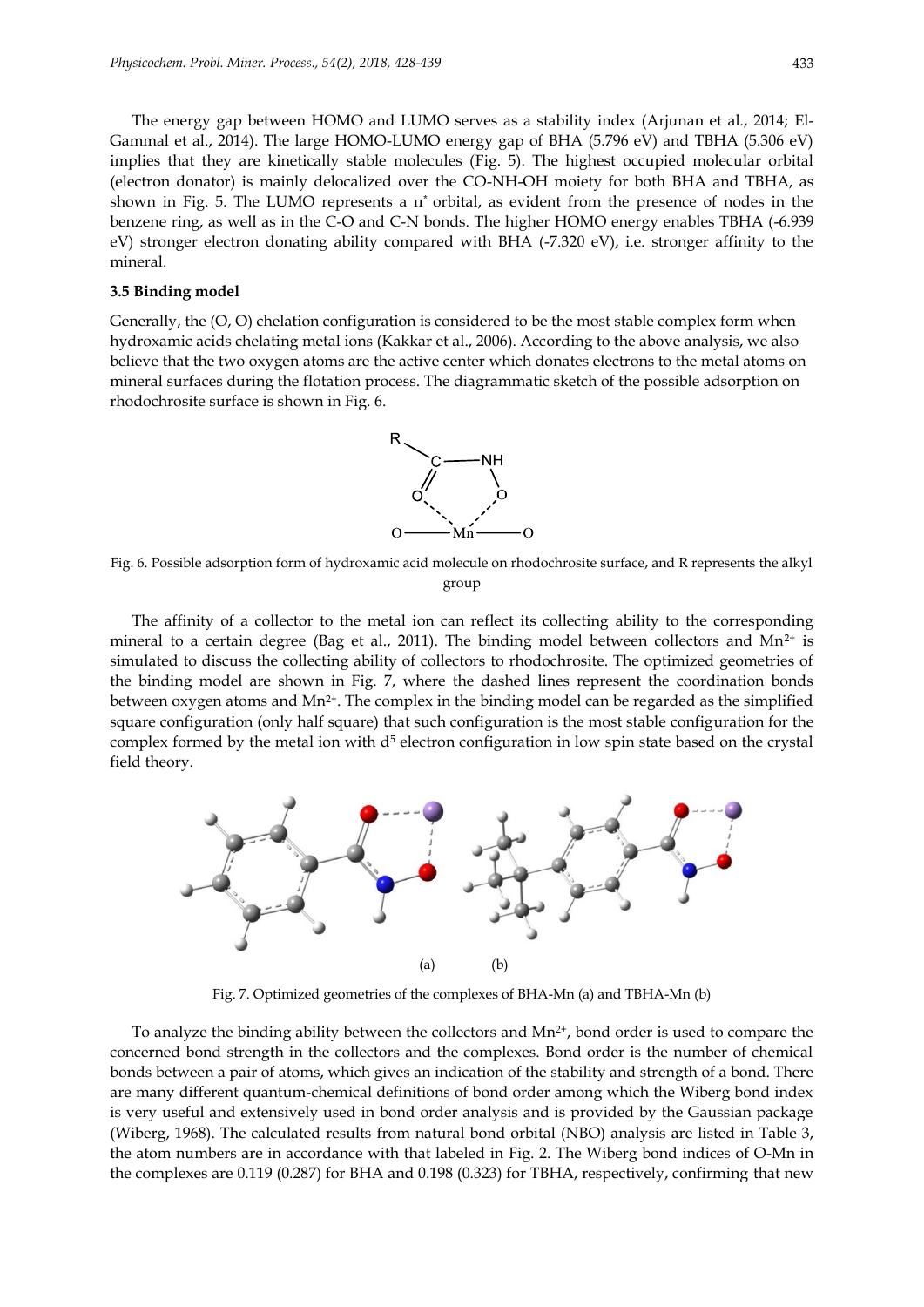bonds form between oxygen atoms and manganese ions. The O-Mn bonds are regarded as coordination bonds owing to their smaller bond orders than that in hydroxamic groups. Furthermore, the bond strength of O-Mn in TBHA-Mn complex is stronger than the corresponding bond in BHA-Mn complex. Meanwhile the Wiberg bond indices of N2-O1 and C3-O4 become smaller and that of N2-C3 becomes bigger slightly, indicating that the electrons are better distributed in the functional group after oxygen atoms interacting with  $Mn^{2+}$ . The electron delocalization is favorable for the stability of collector-Mn complexes.

|                | $O1-N2$ | $N2-C3$ | $C3-O4$ | O1-Mn                    | O4-Mn                    |
|----------------|---------|---------|---------|--------------------------|--------------------------|
| <b>BHA</b>     | 1.008   | 1.225   | 1.590   | $\overline{\phantom{a}}$ | $\overline{\phantom{0}}$ |
| $BHA+Mn^{2+}$  | 0.991   | 1.256   | 1.406   | 0.119                    | 0.287                    |
| TBHA           | 1.010   | 1.205   | 1.564   | $\overline{\phantom{a}}$ | -                        |
| $TBHA+Mn^{2+}$ | 0.973   | 1.229   | 1.399   | 0.198                    | 0.323                    |

Table 3. Wiberg bond indices of the selected bonds in BHA, TBHA and the complexes (Å)

Energies involved in the chelation reaction were calculated, including System energy (energy of the binding model, *Es*), collector energy (*EC*) and binding energy (*EB*), as shown in Table 4. The binding energy of the collector and Mn<sup>2+</sup> is calculated according to the equation:  $E_B = E_S - (E_{Mn} + E_C)$ , where *EMn* = -1150.560861 a.u.

Table 4. Calculated energies in the binding models

| Energies       | BHA          | TBHA         |  |  |
|----------------|--------------|--------------|--|--|
| $E_C/(a.u.)$   | -475.798711  | -633.082483  |  |  |
| $E_S/(a.u.)$   | -1626.476194 | -1783.773271 |  |  |
| $E_B/(kJ/mol)$ | -306.191061  | -341.123338  |  |  |

The binding energy of BHA or TBHA with  $Mn^{2+}$  is negative indicating that the reaction between them is feasible. The absolute values of the binding energy follow the sequence: TBHA > BHA, revealing that the combination between TBHA and  $Mn^{2+}$  is stronger, i.e. the conclusion could be drawn that the collecting ability of TBHA to rhodochrosite is stronger than that of BHA.

# **3.6 Micro flotation**

Compared with BHA, the micro flotation of rhodochrosite using TBHA as the collector was carried out by investigating the effects of pH and collector dosage on the mineral recovery. The results are shown in Fig. 8 and Fig. 9, respectively.



Fig. 8. Effect of pH on the recovery of rhodochrosite. BHA dosage =7.3×10-4 mol/dm<sup>3</sup>, TBHA dosage =  $3.11 \times 10^{-4}$  mol/dm<sup>3</sup>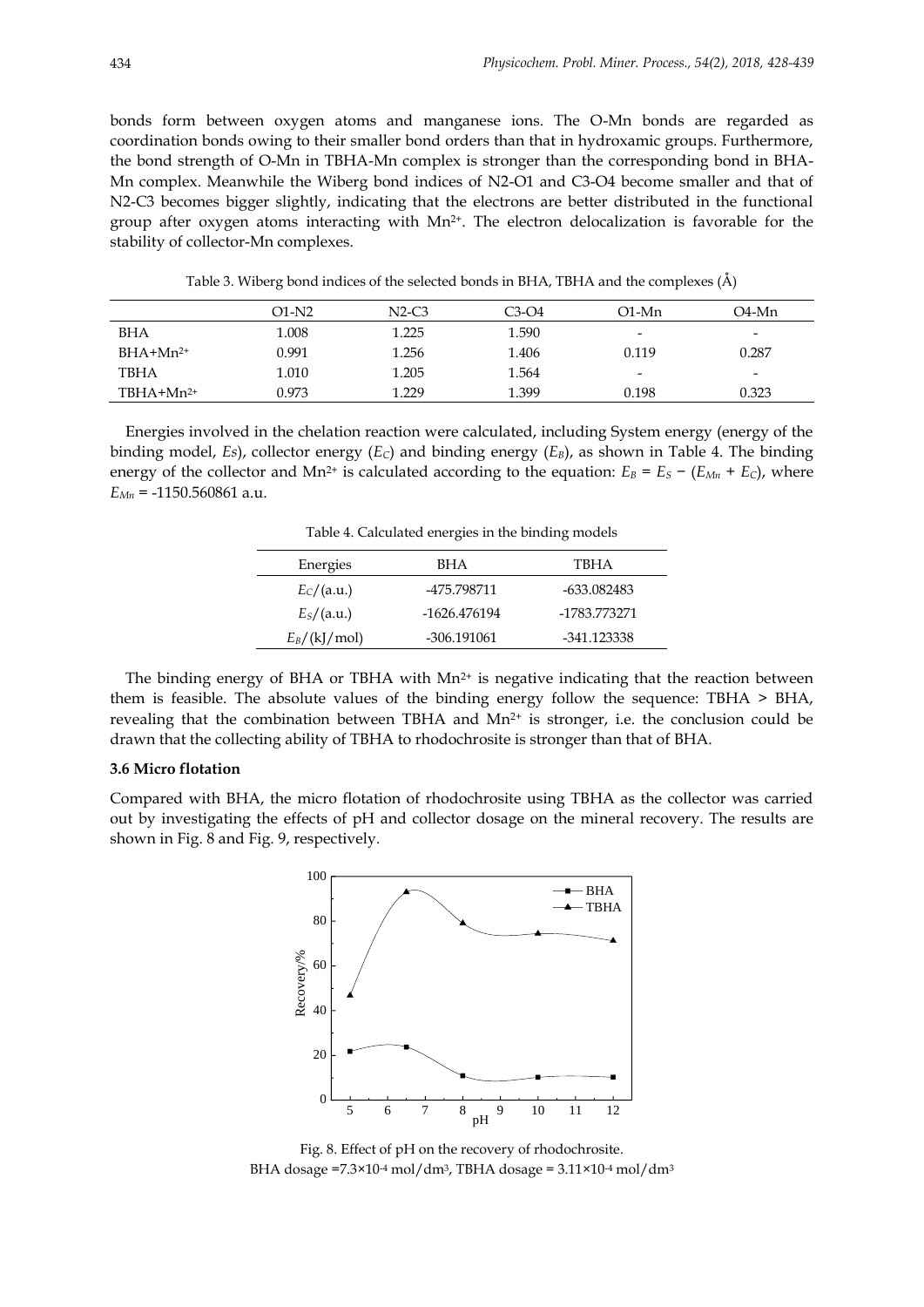

Fig. 9. Effect of collector dosage on the recovery of rhodochrosite: pH=6.5

Considering the solubility of  $MnCO<sub>3</sub>$  in the acid environment, only the flotation responses at  $pH >$ 5 were studied, as shown in Fig. 8. The mineral recovery by TBHA is much stronger than that by BHA around  $pH = 5 \sim 12$ . For both BHA and TBHA the highest mineral recovery appears at about  $pH = 6.5$ , especially for the latter, the corresponding recovery can reach above 90%. Fig. 9 shows the flotation recovery of rhodochrosite at different collector dosages from 3.65 ×10<sup>-4</sup> ~ 2.55 ×10<sup>-3</sup> mol/dm<sup>3</sup> for BHA and 0.26  $\sim$  4.66  $\times$ 10<sup>-4</sup> mol/dm<sup>3</sup> for TBHA. The mineral recovery increases obviously with the increase of TBHA dosage and almost 99% mineral can be recovered when the dosage is above 3.89 ×10-4 mol/dm<sup>3</sup> . Meanwhile, the mineral recovery increases slowly with the increase of BHA dosage that the recovery is only about 60% when the dosage is 2.55 ×10<sup>.3</sup> mol/dm<sup>3</sup>. The micro flotation data indicate that TBHA exhibits very strong collecting ability to rhodochrosite.

#### **3.7 Electrokinetic property**

Zeta potential reflects the electrokinetic change on mineral surfaces in aqueous solution. The zeta potentials of rhodochrosite in distilled water and in TBHA solution are displayed in Fig. 10. For rhodochrosite in water, the point of zero charge is located at  $pH = 6.52$ , i.e. the zeta potential is positive at pH < 6.5 and it is negative at pH > 6.5. This may be due to H<sup>+</sup> / OH-ions adsorbed on mineral surfaces through O / Mn atoms of  $MnCO<sub>3</sub>$  at acid / alkaline environment, respectively. With the presence of TBHA, negative shifts can be observed in the zeta potential curve, that is, the anionic collectors can be adsorbed on mineral surfaces even that there are already H<sup>+</sup> or OH-ions, indicating that the collector is probably chemically adsorbed on rhodochrosite surfaces.



Fig. 10. Zeta potential of rhodochrosite in water and TBHA solution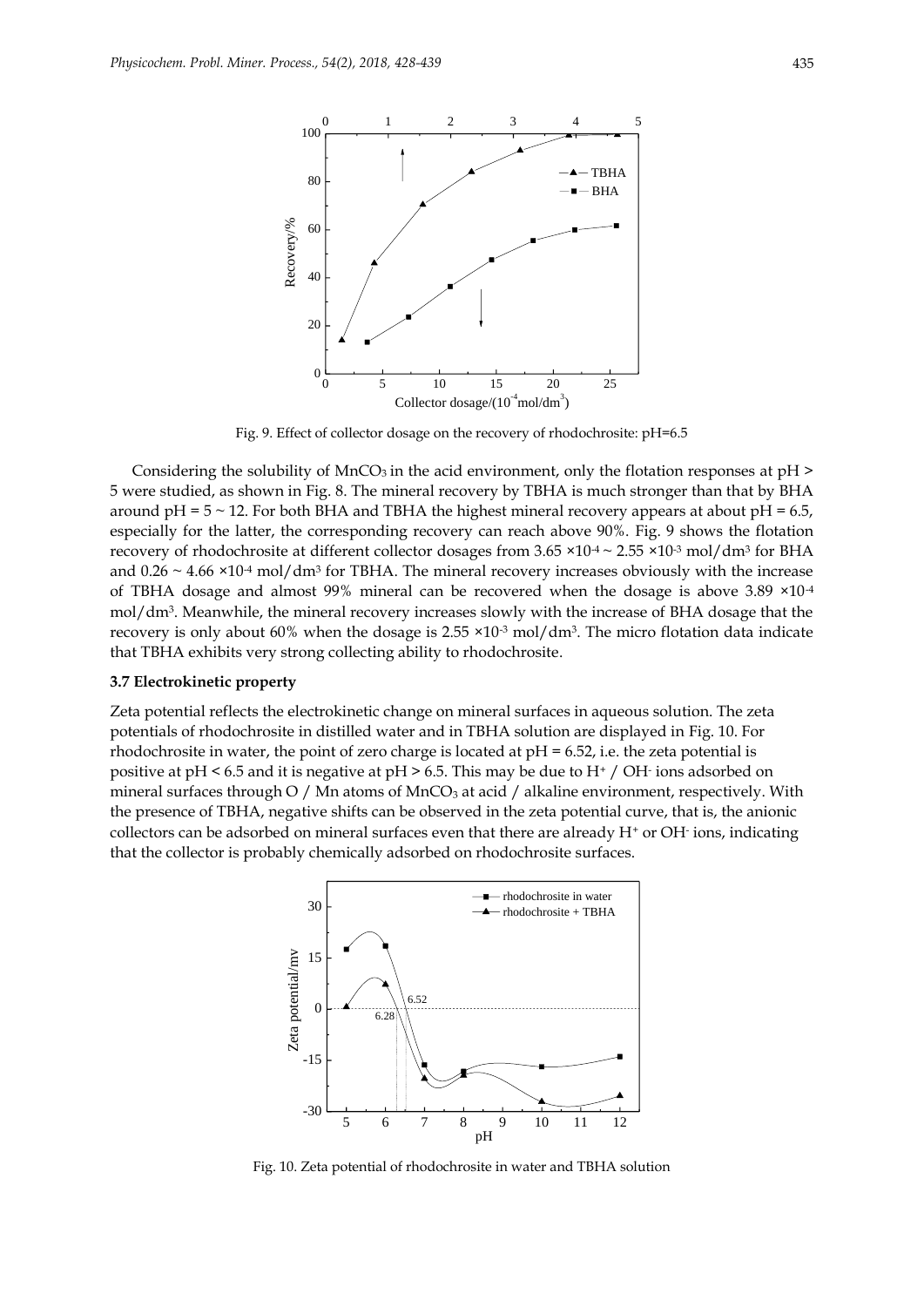#### **3.8 XPS analysis**

X-ray photoelectron spectroscopy was used to identify the elemental composition and analyze the surface chemistry of rhodochrosite in its as-received state, and after treatment by the collector. Fig. 11 shows the typical survey scan spectra over a binding energy range of  $0 \sim 1300 \text{ eV}$ .



Fig. 11. The survey scan XPS of rhodochrosite before (a) and after (b) treatment

The XPS spectra in Fig. 11 show the expected elements from rhodochrosite, including Mn, C and O. In Fig. 11 (b), the signal of N 1s (400.75 eV) attributed to TBHA was detected for the treated rhodochrosite, confirming that TBHA is adsorbed on rhodochrosite surfaces.

The atomic concentrations of elements including Mn, C, O and N determined by microscopic analysis are summarized in Table 5, along with the atomic concentration ratio of these elements to Mn. The atomic concentration of N is 2.28% on the treated rhodochrosite surface. Meanwhile, the carbon concentration is increased, and the concentrations of manganese and oxygen are decreased. Considering the chemical formula of TBHA to be  $C_{11}H_{15}NO_2$ , the atomic concentration of C is much larger than O, so it would be anticipated that the atomic concentration of Mn and O are decreased due to the occupation of carbon on mineral surfaces. Actually, the adsorption of TBHA increases the atomic concentration ratio of  $C(O)$  to Mn from 1.98 (3.33) to 4.50 (4.01), and the extra C or O elements must be derived from the collector, making the chemical adsorption between TBHA and rhodochrosite more evident.

| Rhodochrosite    | $\%$<br>Atomic concentration / |       |          |                          | Atomic concentration ratio to Mn |      |      |      |
|------------------|--------------------------------|-------|----------|--------------------------|----------------------------------|------|------|------|
|                  | Mn 2p                          | C 1s  | O 1s     | N 1s                     | Mn 2p                            | C 1s | O 1s | N 1s |
| Before treatment | 15.83                          | 31.42 | 52.75    | $\overline{\phantom{a}}$ | 1.00                             | 1.98 | 3.33 | -    |
| After treatment  | 10.28                          | 46.24 | 41.20    | 2.28                     | 1.00                             | 4.50 | 4.01 | 0.22 |
|                  | -5.55                          | 14.82 | $-11.55$ | 2.28                     | 0.00                             | 2.52 | 0.68 | 0.22 |

Table 5. Atomic compositions of elements on rhodochrosite surfaces

*Δ* is defined as the value of before treatment minus that of after treatment by TBHA.

The valence states of surface species were further characterized by high-resolution XPS spectra for rhodochrosite before and after treatment by TBHA, as shown in Fig. 12.

In the XPS spectra for rhodochrosite, the peak for Mn 3s is located at 83.5 eV. After treated by TBHA, the binding energy of Mn 3s is decreased by 0.2 eV. The change of the binding energy of Mn 3s confirms that the chemical adsorption occurs between TBHA and rhodochrosite probably through Mn 3s accepting electrons donated from the collector.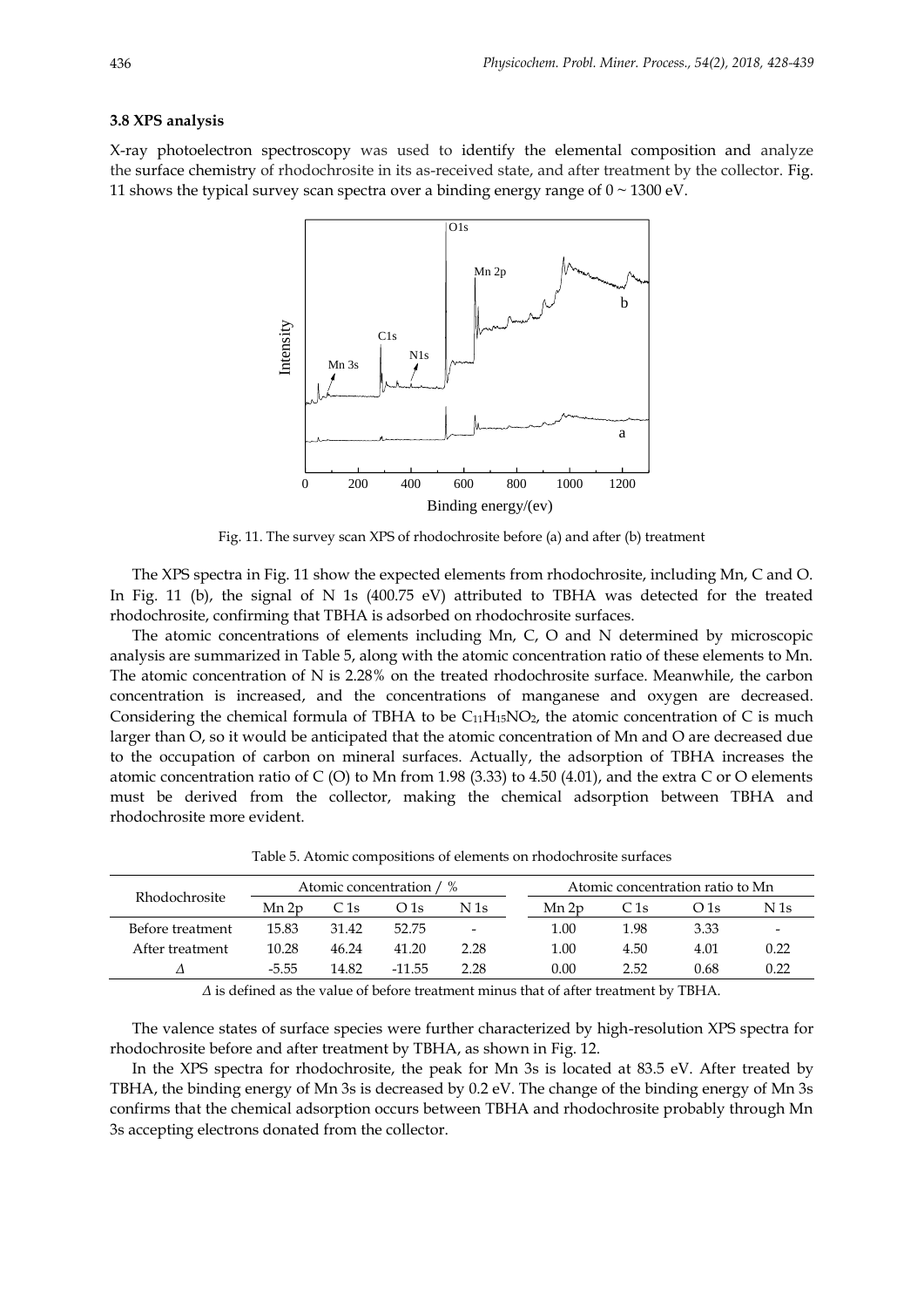

Fig. 12 Comparison of Mn 3s XPS spectra for rhodochrosite (a) and treated rhodochrosite (b)

#### **4. Conclusions**

Density functional calculations have been performed to study the structure and electronic property of the novel collector (TBHA) in the flotation of rhodochrosite. Experimental methods including micro flotation test, zeta potential measurement and X-ray photoelectron spectroscopy were carried out to discuss the collecting ability of TBHA to rhodochrosite and the adsorption mechanism. Compared with BHA, TBHA has larger HOMO energy and higher electron density on the oxygen atoms in the functional group, i.e. TBHA has stronger electron donating ability. The bond orders of the new formed bonds in TBHA-Mn<sup>2+</sup> complex are bigger than the corresponding ones in BHA-Mn<sup>2+</sup> complex, indicating a firmer combination of TBHA and  $Mn^{2+}$ . Meanwhile, the binding energy of TBHA and  $Mn^{2+}$  is larger than that of BHA and  $Mn^{2+}$ . TBHA exhibits excellent performance on the flotation of rhodochrosite that the mineral recovery is up to 99% when the dosage is 3.89  $\times$ 10<sup>-4</sup> mol/dm<sup>3</sup> at pH=6.5. The electrokinetic property of rhodochrosite surfaces is changed by the adsorption of collector molecules as negative shifts occur for the zeta potential with the presence of TBHA. The chemical adsorption is confirmed between the collector and rhodochrosite from the XPS analyses. The atomic concentration ratios of C and O to Mn on the treated mineral surfaces were increased. Besides, the binding energy of Mn3s orbital was decreased by 0.2eV.

In summary, TBHA was proved to have stronger collecting ability to rhodochrosite than BHA by both theoretical and experimental investigations, i.e. the substitution of tert-butyl group on benzene ring significantly enhances the affinity of the hydroxamic acid to rhodochrosite. Consequently, TBHA is believed to be a justified candidate collector in the flotation of rhodochrosite or other oxidized ores.

#### **Acknowledgements**

The authors would like to acknowledge the financial support from the National Science and Technology Support Program of China (No.2015BAB17B01), the National High Technology Research and Development Program of China (863 Program, No. 2013AA064102) and the Hunan Provincial Science and Technology Plan Project, China (No. 2016TP1007).

#### **References**

- ALI, O.Y., FRIDGEN, T.D., 2011. *Structures of electrosprayed Pb(Uracil-H)<sup>+</sup> complexes by infrared multiple photon dissociation spectroscopy*. Int. J. Mass. Spectrom., 2-3, 167-174.
- ARJUNAN, V., DEVI, L., SUBBALAKSHMI, R., RANI, T., MOHAN, S., 2014. *Synthesis, vibrational, NMR, quantum chemical and structure-activity relation studies of 2-hydroxy-4-methoxyacetophenone*. Spectrochim. Acta A, 130, 164-177.
- ARORA, R., ISSAR, U., KAKKAR, R., 2017. *Theoretical study of the molecular structure and intramolecular proton transfer in benzohydroxamic acid*. Comput. Theor. Chem., 1105, 18-26.
- AYERS, P.W., PARR, R.G., 2000. *Variational principles for describing chemical reactions: the Fukui function and chemical hardness revisited*. J. Am. Chem. Soc., 122, 2010-2018.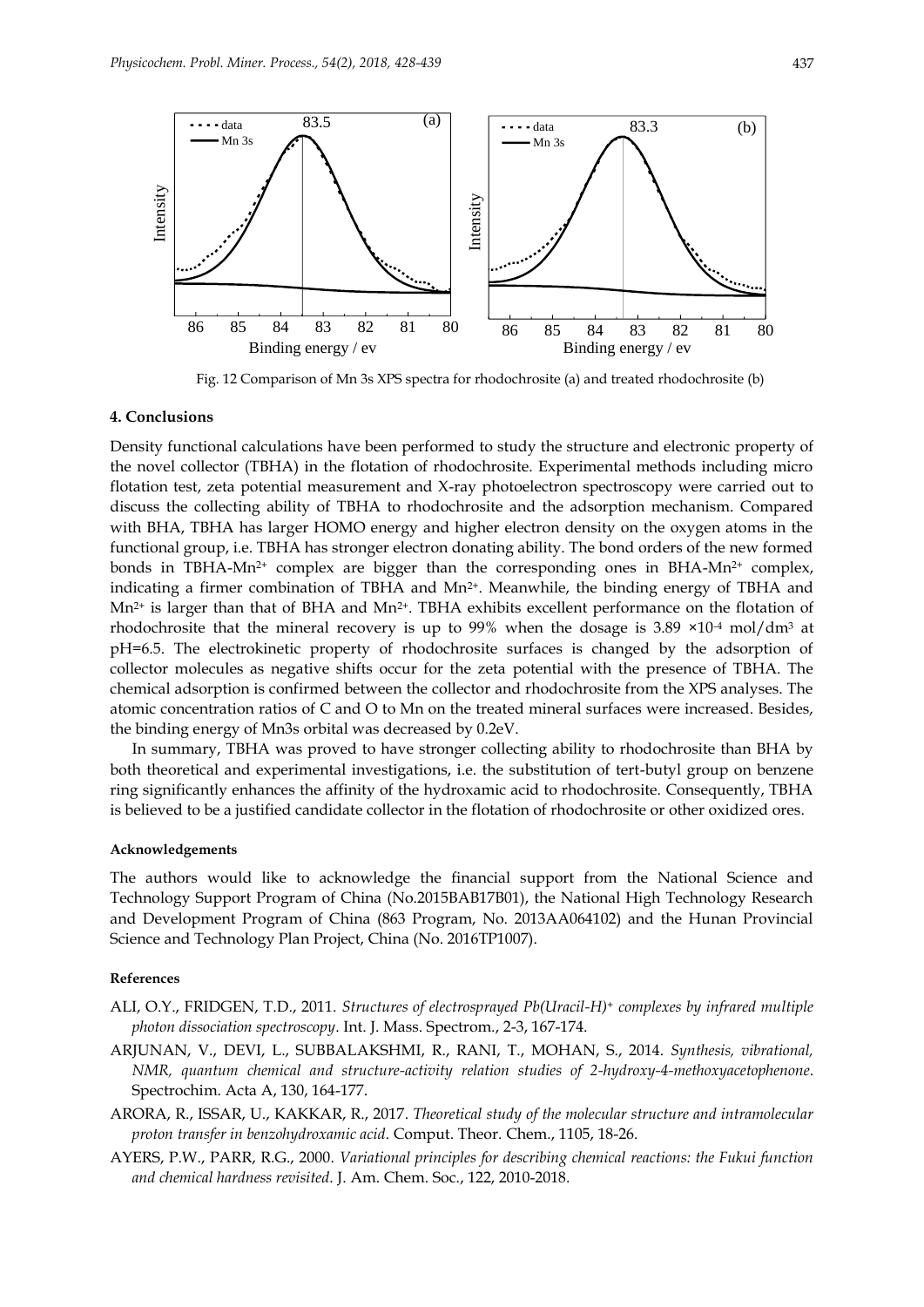- BAG, B., DAS, B., MISHRA, B.K., 2011. *Geometrical optimization of xanthate collectors with copper ions and their response to flotation*. Miner. Eng., 24, 760-765.
- EL-GAMMAL, O.A., RAKHA, T.H., METWALLY, H.M., ABU El-REASH, G.M., 2014. *Synthesis, characterization, DFT and biological studies of isatinpicolinohydrazone and its Zn(II), Cd(II) and Hg(II) complexes*. Spectrochim. Acta A, 127, 144-156.
- FARKAS, E., BETKA, D. CSAPO, E., BUGLYO, P., HAASE, W., SANNA, D., 2007. *Synthesis and characterization of Cu2+, Ni2+ and Zn2+ binding capability of some amino- and imidazole hydroxamic acids: Effects of substitution of side chain amino-N for imidazole-N or hydroxamic-N-CH<sup>3</sup> on metal complexation*. Polyhedron, 26, 543-554.
- FRISCH, M.J., TRUCKS, G.W., SCHLEGEL, H.B., SCUSERIA, G.E., ROBB, M.A., CHEESEMAN, J.R., SCALMANI, G., BARONE, V., MENNUCCI, B., PETERSSON, G.A., NAKATSUJI, H., CARICATO, M., LI, X., HRATCHIAN, H.P., IZMAYLOV, A.F., BLOINO, J., ZHENG, G., SONNENBERG, J.L., HADA, M., EHARA, M., TOYOTA, K., FUKUDA, R., HASEGAWA, J., ISHIDA, M., NAKAJIMA, T., HONDA, Y., KITAO, O., NAKAI, H., VREVEN, T., MONTGOMERY JR, J.A. , PERALTA, J.E., OGLIARO, F., BEARPARK, M., HEYD, J.J., BROTHERS, E., KUDIN, K.N., STAROVEROV, V.N., KOBAYASHI, R., NORMAND, J., RAGHAVACHARI, K., RENDELL, A., BURANT, J.C., IYENGAR, S.S., TOMASI, J., COSSI, M., REGA, N., MILLAM, J.M., KLENE, M., KNOX, J.E., CROSS, J.B., BAKKEN, V., ADAMO, C., JARAMILLO, J., GOMPERTS, R., STRATMANN, R.E., YAZYEV, O., AUSTIN, A.J., CAMMI, R., POMELLI, C., OCHTERSKI, J.W., MARTIN, R.L, MOROKUMA, K., ZAKRZEWSKI, V.G., VOTH, G.A., SALVADOR, P., DANNENBERG, J.J., DAPPRICH, S., DANIELS, A.D., FARKAS, O., FORESMAN, J.B., ORTIZ, J.V., CIOSLOWSKI, J., FOX, D.J., 2009. Gaussian Inc, Wallingford CT.
- FUERSTENAU, D.W., SHIBATA, J., 1999. *On using electrokinetics to interpret the flotation and interfacial behavior of manganese dioxide*. Int. J. Miner. Process., 57(3), 205-217.
- FUKUI, K., 1982. *Role of Frontier Orbitals in Chemical Reactions*. Science, 4574, 747-754.
- GECE, G., BILGIC, S., 2010. *A theoretical study of some hydroxamic acids as corrosion inhibitors for carbon steel*. Corros. Sci., 10, 3304-3308.
- GAO, Y.S., GAO, Z.Y., SUN, W., HU, Y.H., 2016a. *Selective flotation of scheelite from calcite: A novel reagent scheme*. International Journal of Mineral Processing, 154, 10-15.
- GAO, Z.Y., GAO, Y.S., ZHU, Y.Y., HU, Y.H., SUN, W., 2016b. *Selective flotation of calcite from fluorite: a novel reagent schedule*. Minerals, 6(4), 114.
- GRIFFITH, D.M., SZOCS, B., KEOGH, T. SUPONITSKY, K.Y., FARKAS, E., BUGLYO, P., MARMION, C.J., 2011. *Suberoylanilide hydroxamic acid, a potent histone deacetylase inhibitor; its X-ray crystal structure and solid state and solution studies of its Zn(II), Ni(II), Cu(II) and Fe(III) complexes*. J. Inorg. Biochem, 6, 763-769.
- HAN, H.S., HU, Y.H., SUN, W., LI, X.D., CAO, C.G., LIU, R.Q., YUE, T., MENG, X.S., GUO, Y.Z., WANG, J.J., GAO, Z.Y., CHEN, P., HUANG, W.S., LIU, J., XIE, J.W., CHEN, Y.L., 2017. *Fatty acid flotation versus BHA flotation of tungsten minerals and their performance in flotation practice*. Int. J. Miner. Process., 159, 22-29.
- JORDENS, A., MARION, C., GRAMMATIKOPOULOS, T., HART, B., WATERS, K.E., 2016. *Beneficiation of the Nechalacho rare earth deposit: Flotation response using benzohydroxamic acid*. Miner. Eng., 99, 158-169.
- KAKKAR, R., GROVER, R., GAHLOT, P., 2006. *Density functional study of the properties of isomeric aminophenylhydroxamic acids and their copper (II) complexes.* Polyhedron, 3, 759-766.
- LIU, G.Y., ZENG, H.B., LU, Q.Y., ZHONG, H., CHOI, P., XU, Z.H., 2012. *Adsorption of mercaptobenzoheterocyclic compounds on sulfide mineral surfaces: A density functional theory study of structure–reactivity relations*. Colloid. Surface. A, 409, 1-9.
- LIU, G.Y., ZHONG, H., DAI, T.G., 2006. *The separation of Cu/Fe sulfide minerals at slightly alkaline conditions by using ethoxycarbonyl thionocarbamates as collectors: Theory and practice*. Miner. Eng., 13, 1380-1384.